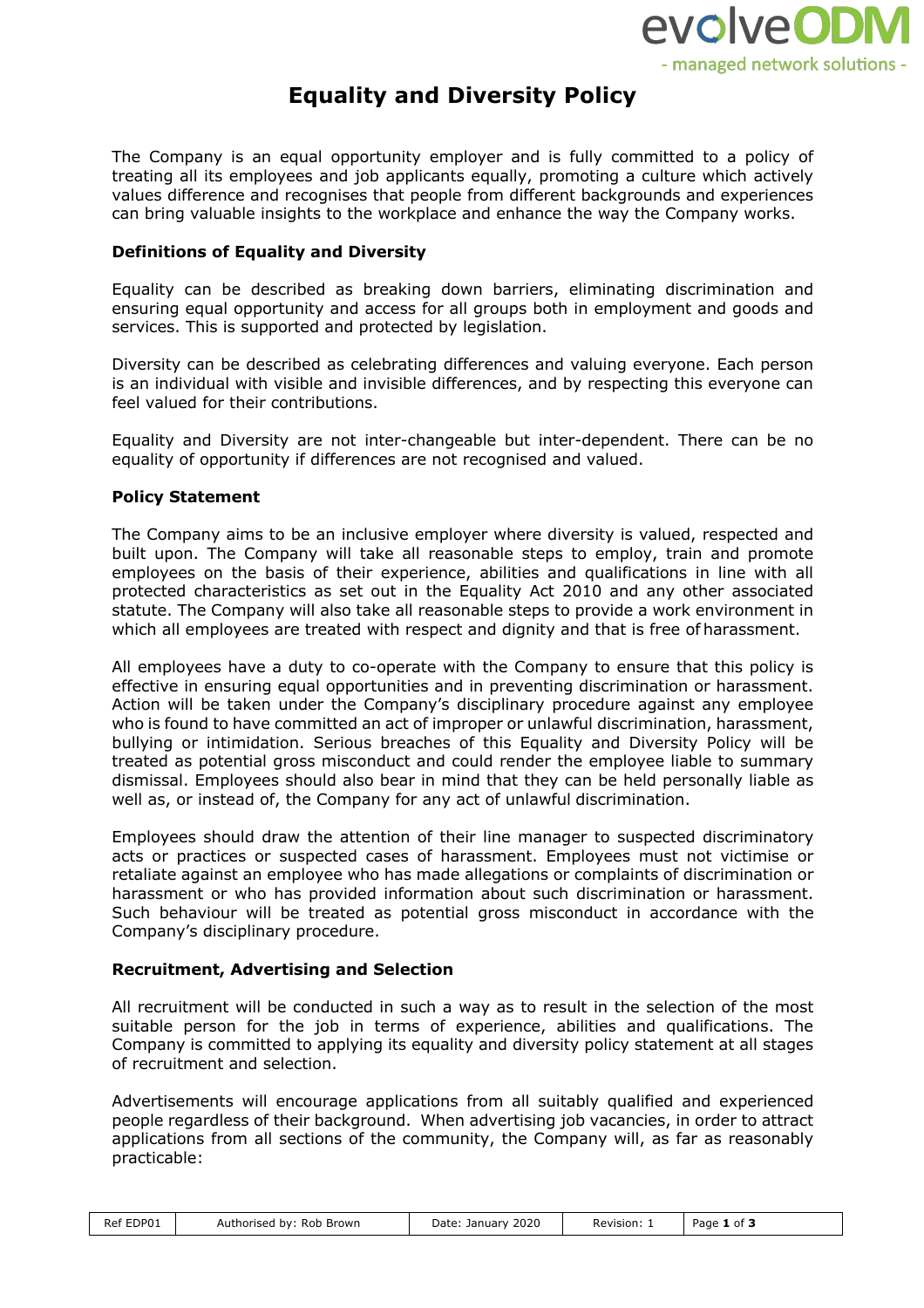

# **Equality and Diversity Policy**

- Ensure advertisements are not confined to those publications which would exclude or disproportionately reduce the numbers of applicants of a particular gender, sexual orientation, religion or racial group;
- Avoid prescribing any unnecessary requirements which would exclude a higher proportion of a particular gender, sexual orientation, religion or racial group or which would exclude disabled job applicants;
- Avoid prescribing any requirements as to marital status;
- Where vacancies may be filled by promotion or transfer, they will be published to all eligible employees in such a way that they do not restrict applications from employees of any particular gender, sexual orientation, religion or racial group or from employees with a disability;

The selection process will be carried out consistently for all jobs at all levels. All applications will be processed in the same way. The staff responsible for short-listing, interviewing and selecting candidates will be clearly informed of the selection criteria and of the need for their consistent application. Wherever possible, all applicants will be interviewed by at least two interviewers and all questions asked of the applicants will relate to the requirements of the job. The selection of new staff will be based on the job requirements and the individual's suitability and ability to do, or to train for, the job in question.

With disabled job applicants, the Company will have regard to its duty to make reasonable adjustments to their application, interview and work arrangements or to work premises in order to ensure that the disabled person is not placed at a substantial disadvantage in comparison with persons who are not disabled.

## **Terms of Employment, Benefits, Facilities and Services**

All terms of employment, benefits, facilities and service will be reviewed from time to time, in order to ensure that there is no unlawful discrimination on the grounds of race, colour, ethnic origin, nationality, national origin, caste, religion or belief, sex, sexual orientation, marital status, age or disability.

## **Equal Pay**

The Company is committed to equal pay in employment. It believes its male and female employees should receive equal pay for like work rated as equivalent or work of equal value. In order to achieve this, the Company will endeavour to maintain a pay system that is transparent, free from bias and based on objective criteria.

### **Sexual Harassment**

It is against the Company's policy for any employee, male or female, to sexually harass another employee or to harass him or her on the grounds of actual or perceived sexual orientation. Sexual harassment includes, but is not limited to, unwelcome sexual advances, requests for sexual favours, engaging in other unwelcome verbal or physical conduct of a sexual nature, subjection to obscene or other suggestive comments, and sexual jokes or pictures.

### **Racial Harassment**

Racial harassment includes, but is not limited to, engaging in unwelcome verbal or physical conduct of a racial nature, subjection to racist comments, and racist jokes or pictures. Harassment may comprise intentional bullying which is obvious or violent but it can also

| EDP01<br>Ref E | Authorised by:<br>Rob<br>Brown | January 2020<br>Date:<br>.<br>____ | Revision: | ∵of<br>Page |  |
|----------------|--------------------------------|------------------------------------|-----------|-------------|--|
|----------------|--------------------------------|------------------------------------|-----------|-------------|--|